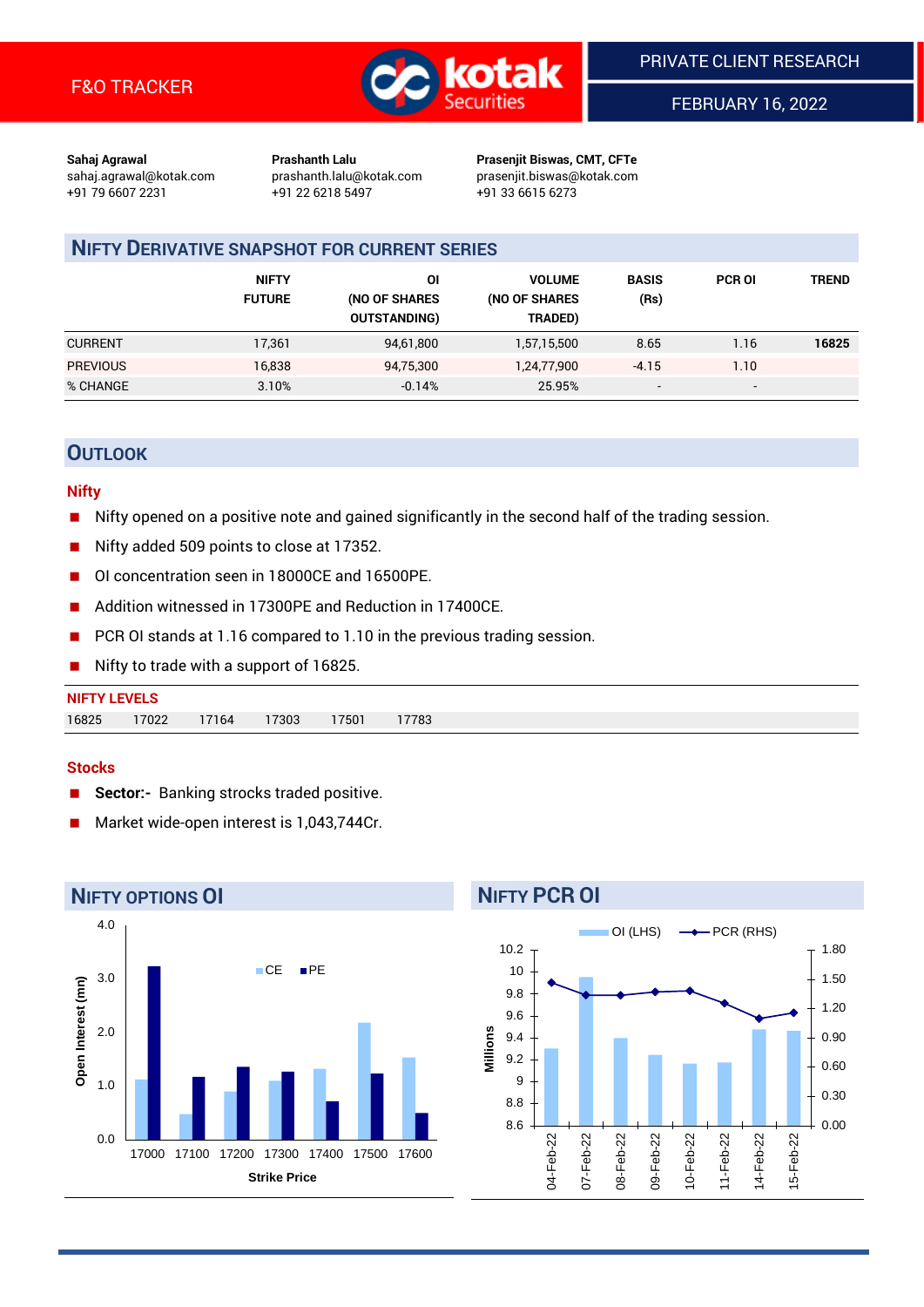# **FUTURE STATISTICS**

## **OI INCREASE**

| <b>SYMBOL</b>     | ΟI    | ΟI          | <b>PRICE CHG</b> |
|-------------------|-------|-------------|------------------|
|                   | (%)   | (SHARES)    | (%)              |
| <b>CIPLA</b>      | 39.1% | 1,40,77,050 | $-3.5%$          |
| <b>METROPOLIS</b> | 35.4% | 10,36,000   | $-4.0%$          |
| <b>ABB</b>        | 28.3% | 3,50,250    | $-2.2%$          |
| <b>ASTRAL</b>     | 19.4% | 10.90.375   | $-1.8%$          |
| <b>MANAPPURAM</b> | 18.7% | 2,67,12,000 | $-10.7%$         |
| <b>INTELLECT</b>  | 15.3% | 5.07.750    | 3.2%             |
| <b>CROMPTON</b>   | 13.0% | 38,39,000   | 2.8%             |
| <b>PERSISTENT</b> | 12.5% | 4,05,000    | 5.4%             |
| <b>HDFC</b>       | 11.0% | 2,72,66,700 | 1.9%             |
| <b>HINDALCO</b>   | 10.7% | 3.38.65.725 | 2.4%             |

| <b>OI DECREASE</b> |         |           |                  |
|--------------------|---------|-----------|------------------|
| <b>SYMBOL</b>      | ΟI      | ΟI        | <b>PRICE CHG</b> |
|                    | (%)     | (SHARES)  | (%)              |
| <b>MFSL</b>        | $-9.3%$ | 14,84,600 | 3.8%             |
| COROMANDEL         | $-7.6%$ | 9.86.875  | 3.6%             |
| <b>INDIGO</b>      | $-6.6%$ | 31,03,250 | 4.7%             |
| <b>POLYCAB</b>     | $-5.8%$ | 7.59.900  | 4.6%             |
| <b>BATAINDIA</b>   | $-5.6%$ | 15,47,700 | 4.3%             |
| <b>CANFINHOME</b>  | $-5.6%$ | 33,70,575 | 5.2%             |
| <b>AARTIIND</b>    | $-5.5%$ | 28,58,550 | 2.2%             |
| <b>DIVISLAB</b>    | $-5.3%$ | 27,55,300 | 1.1%             |
| <b>HEROMOTOCO</b>  | $-4.3%$ | 33,62,400 | 4.9%             |
| HAL                | $-4.3%$ | 24.86.625 | 2.6%             |

# **CASH STATISTICS**

| <b>TOP VOLUMES</b> |                      |              |              |  |  |  |  |  |
|--------------------|----------------------|--------------|--------------|--|--|--|--|--|
| <b>SYMBOL</b>      | <b>TRADED SHARES</b> | <b>VALUE</b> | <b>CLOSE</b> |  |  |  |  |  |
|                    | (QTY)                | (IN LAKHS)   |              |  |  |  |  |  |
| <b>HDFC</b>        | 91,53,706            | 2,12,167     | 2,340        |  |  |  |  |  |
| <b>TATAMOTORS</b>  | 3,06,23,088          | 1,48,888     | 504          |  |  |  |  |  |
| <b>TCS</b>         | 39,31,683            | 1,48,785     | 3,818        |  |  |  |  |  |
| <b>ICICIBANK</b>   | 1,88,80,659          | 1,43,371     | 776          |  |  |  |  |  |
| <b>RELIANCE</b>    | 51,74,646            | 1,23,218     | 2,418        |  |  |  |  |  |
| <b>SBIN</b>        | 2,38,42,951          | 1,21,700     | 525          |  |  |  |  |  |
| <b>TATASTEEL</b>   | 1,01,88,921          | 1,20,146     | 1,208        |  |  |  |  |  |
| <b>HDFCBANK</b>    | 65,67,533            | 98,508       | 1,518        |  |  |  |  |  |
| <b>TATAPOWER</b>   | 3,63,14,556          | 81,633       | 230          |  |  |  |  |  |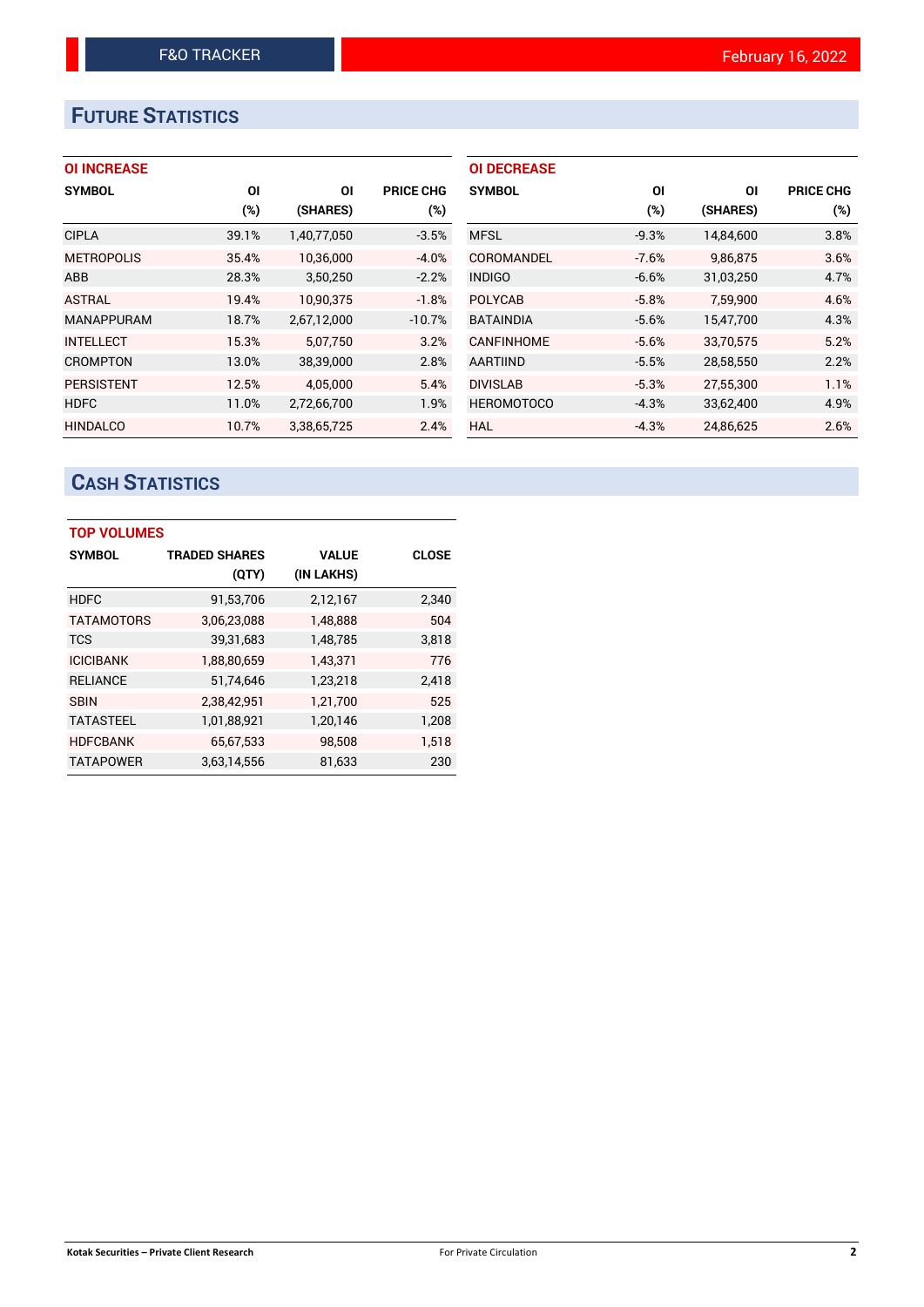# **OPTION STATISTICS**

## **SIGNIFICANT CALL OPEN INTEREST**

| <b>SYMBOL</b>     | <b>STRK</b>  | <b>OPTION</b> | <b>CLOSE</b> | <b>FUT</b>   | ΟI         |
|-------------------|--------------|---------------|--------------|--------------|------------|
|                   | <b>PRICE</b> | TYPE          | (RS)         | <b>CLOSE</b> | (SHARES)   |
| ONGC              | 175          | CE            | 0.7          | 163          | 336,72,100 |
| ONGC              | 180          | CE            | 0.5          | 163          | 213,44,400 |
| <b>NTPC</b>       | 140          | <b>CE</b>     | 0.4          | 135          | 210,78,600 |
| ONGC              | 170          | <b>CE</b>     | 1.5          | 163          | 173,01,900 |
| <b>NTPC</b>       | 135          | <b>CE</b>     | 1.6          | 135          | 179,09,400 |
| <b>HEROMOTOCO</b> | 2.800        | CE            | 25.1         | 2,722        | 8,13,600   |
| <b>COALINDIA</b>  | 170          | CE            | 1.1          | 159          | 100,59,000 |
| M&M               | 900          | CF            | 2.3          | 855          | 30.89.100  |
| <b>IOC</b>        | 125          | CE            | 0.6          | 119          | 82,61,500  |
| <b>COALINDIA</b>  | 165          | CE            | 1.9          | 159          | 85.97.400  |

## **SIGNIFICANT PUT OPEN INTEREST**

| <b>SYMBOL</b>     | <b>STRK</b><br><b>PRICE</b> | <b>OPTION</b><br>TYPE | CLOSE<br>(RS) | <b>FUT</b><br><b>CLOSE</b> | ΟI<br>(SHARES) |
|-------------------|-----------------------------|-----------------------|---------------|----------------------------|----------------|
| <b>HINDALCO</b>   | 500                         | <b>PF</b>             | 1.0           | 536                        | 32,11,025      |
| <b>BANKBARODA</b> | 100                         | PF                    | 0.6           | 111                        | 1,00,15,200    |
| <b>HINDALCO</b>   | 510                         | <b>PE</b>             | 1.5           | 536                        | 21,18,825      |
| <b>HINDALCO</b>   | 520                         | PF                    | 2.9           | 536                        | 20.71.525      |
| COALINDIA         | 155                         | PF                    | 2.1           | 159                        | 24,23,400      |
| <b>SBIN</b>       | 500                         | <b>PE</b>             | 3.3           | 525                        | 43.54.500      |
| ONGC              | 160                         | <b>PF</b>             | 3.3           | 163                        | 23.17.700      |
| <b>TATAMOTORS</b> | 500                         | PF                    | 11.3          | 502                        | 43.80.450      |
| <b>TCS</b>        | 3,800                       | PE                    | 51.5          | 3,823                      | 6,95,850       |
| POWERGRID         | 200                         | <b>PE</b>             | 4.0           | 199                        | 20,53,205      |

| SIGNIFICANT CALL OPEN INTEREST ADDITION |              |               |             |        |              |  |
|-----------------------------------------|--------------|---------------|-------------|--------|--------------|--|
| <b>SYMBOL</b>                           | <b>STRK</b>  | <b>OPTION</b> | <b>OPEN</b> | OI CHG | <b>CLOSE</b> |  |
|                                         | <b>PRICE</b> | TYPE          | <b>INT</b>  | $(\%)$ | (Rs)         |  |
| <b>GAIL</b>                             | 137          | <b>CE</b>     | 1,83,000    | 2900%  | 4.3          |  |
| <b>POWERGRID</b>                        | 195          | <b>CE</b>     | 4.37.306    | 1950%  | 5.5          |  |
| <b>MANAPPURAM</b>                       | 140          | <b>CE</b>     | 20,97,000   | 1692%  | 1.3          |  |
| <b>POWERGRID</b>                        | 197          | <b>CE</b>     | 1,86,655    | 1067%  | 4.0          |  |
| <b>MANAPPURAM</b>                       | 142          | <b>CE</b>     | 3,18,000    | 960%   | 1.0          |  |
| <b>NTPC</b>                             | 131          | <b>CE</b>     | 1,08,300    | 850%   | 4.3          |  |
| IGL                                     | 385          | <b>CE</b>     | 2,17,250    | 829%   | 9.0          |  |
| <b>ADANIENT</b>                         | 1.640        | <b>CE</b>     | 1,08,500    | 804%   | 116.7        |  |
| <b>IDFCFIRSTB</b>                       | 43           | <b>CE</b>     | 23.97.600   | 575%   | 2.9          |  |
| M&MFIN                                  | 145          | <b>CE</b>     | 1.12.000    | 460%   | 10.0         |  |

| SIGNIFICANT PUT OPEN INTEREST ADDITION |              |               |             |        |              |  |  |  |
|----------------------------------------|--------------|---------------|-------------|--------|--------------|--|--|--|
| <b>SYMBOL</b>                          | <b>STRK</b>  | <b>OPTION</b> | <b>OPEN</b> | OI CHG | <b>CLOSE</b> |  |  |  |
|                                        | <b>PRICE</b> | <b>TYPE</b>   | <b>INT</b>  | (%)    | (Rs)         |  |  |  |
| <b>MANAPPURAM</b>                      | 127          | <b>PE</b>     | 4,53,000    | 4933%  | 5.1          |  |  |  |
| <b>IDFCFIRSTB</b>                      | 37           | <b>PE</b>     | 3.44.100    | 933%   | 0.1          |  |  |  |
| <b>MANAPPURAM</b>                      | 120          | PE            | 9,36,000    | 845%   | 2.3          |  |  |  |
| <b>POWERGRID</b>                       | 182          | PE            | 1,65,323    | 675%   | 0.2          |  |  |  |
| <b>IOC</b>                             | 113          | <b>PE</b>     | 5,13,500    | 618%   | 0.6          |  |  |  |
| <b>RBLBANK</b>                         | 122          | PE            | 1.65.300    | 418%   | 0.6          |  |  |  |
| <b>IOC</b>                             | 109          | <b>PE</b>     | 2,01,500    | 343%   | 0.3          |  |  |  |
| <b>IOC</b>                             | 112          | PE            | 3.44.500    | 308%   | 0.4          |  |  |  |
| <b>CIPLA</b>                           | 910          | <b>PE</b>     | 2,48,300    | 298%   | 13.4         |  |  |  |
| ABFRL                                  | 265          | PE            | 1,04,000    | 264%   | 2.7          |  |  |  |

| <b>CALL OPTION VOLUMES</b> |              |               |                  | <b>PUT OPTION VOLUMES</b> |                  |              |               |                  |              |
|----------------------------|--------------|---------------|------------------|---------------------------|------------------|--------------|---------------|------------------|--------------|
| <b>SYMBOL</b>              | <b>STRK</b>  | <b>OPTION</b> | <b>CONTRACTS</b> | <b>CLOSE</b>              | <b>SYMBOL</b>    | <b>STRK</b>  | <b>OPTION</b> | <b>CONTRACTS</b> | <b>CLOSE</b> |
|                            | <b>PRICE</b> | <b>TYPE</b>   |                  | (Rs)                      |                  | <b>PRICE</b> | <b>TYPE</b>   |                  | (Rs)         |
| <b>RELIANCE</b>            | 2,400        | <b>CE</b>     | 43,629           | 49.5                      | <b>RELIANCE</b>  | 2,300        | <b>PE</b>     | 17,393           | 8.0          |
| <b>TCS</b>                 | 3.800        | <b>CE</b>     | 42.012           | 73.9                      | <b>SBIN</b>      | 500          | <b>PE</b>     | 15.390           | 3.3          |
| <b>TATASTEEL</b>           | 1,200        | <b>CE</b>     | 33,086           | 33.2                      | <b>TATASTEEL</b> | 1,160        | PE            | 10,473           | 10.9         |
| <b>RELIANCE</b>            | 2.500        | <b>CE</b>     | 25.220           | 13.1                      | <b>TATASTEEL</b> | 1.100        | <b>PE</b>     | 9.102            | 4.7          |
| <b>TCS</b>                 | 3,900        | <b>CE</b>     | 21,803           | 35.8                      | <b>TATASTEEL</b> | 1,140        | <b>PE</b>     | 8,956            | 7.9          |
| <b>RELIANCE</b>            | 2,360        | <b>CE</b>     | 18.709           | 76.4                      | <b>TATASTEEL</b> | 1.180        | <b>PE</b>     | 8.360            | 16.0         |
| <b>TCS</b>                 | 4,000        | <b>CE</b>     | 17,578           | 19.0                      | <b>RELIANCE</b>  | 2,340        | <b>PE</b>     | 8,261            | 13.5         |
| <b>TATAMOTORS</b>          | 500          | <b>CE</b>     | 16.757           | 13.8                      | <b>INFY</b>      | 1.700        | <b>PE</b>     | 8,202            | 11.3         |
| <b>RELIANCE</b>            | 2,420        | <b>CE</b>     | 15,097           | 38.8                      | <b>RELIANCE</b>  | 2,400        | <b>PE</b>     | 7,953            | 30.3         |
| <b>SBIN</b>                | 520          | <b>CE</b>     | 14,834           | 13.0                      | <b>HINDALCO</b>  | 520          | PE            | 7.884            | 2.9          |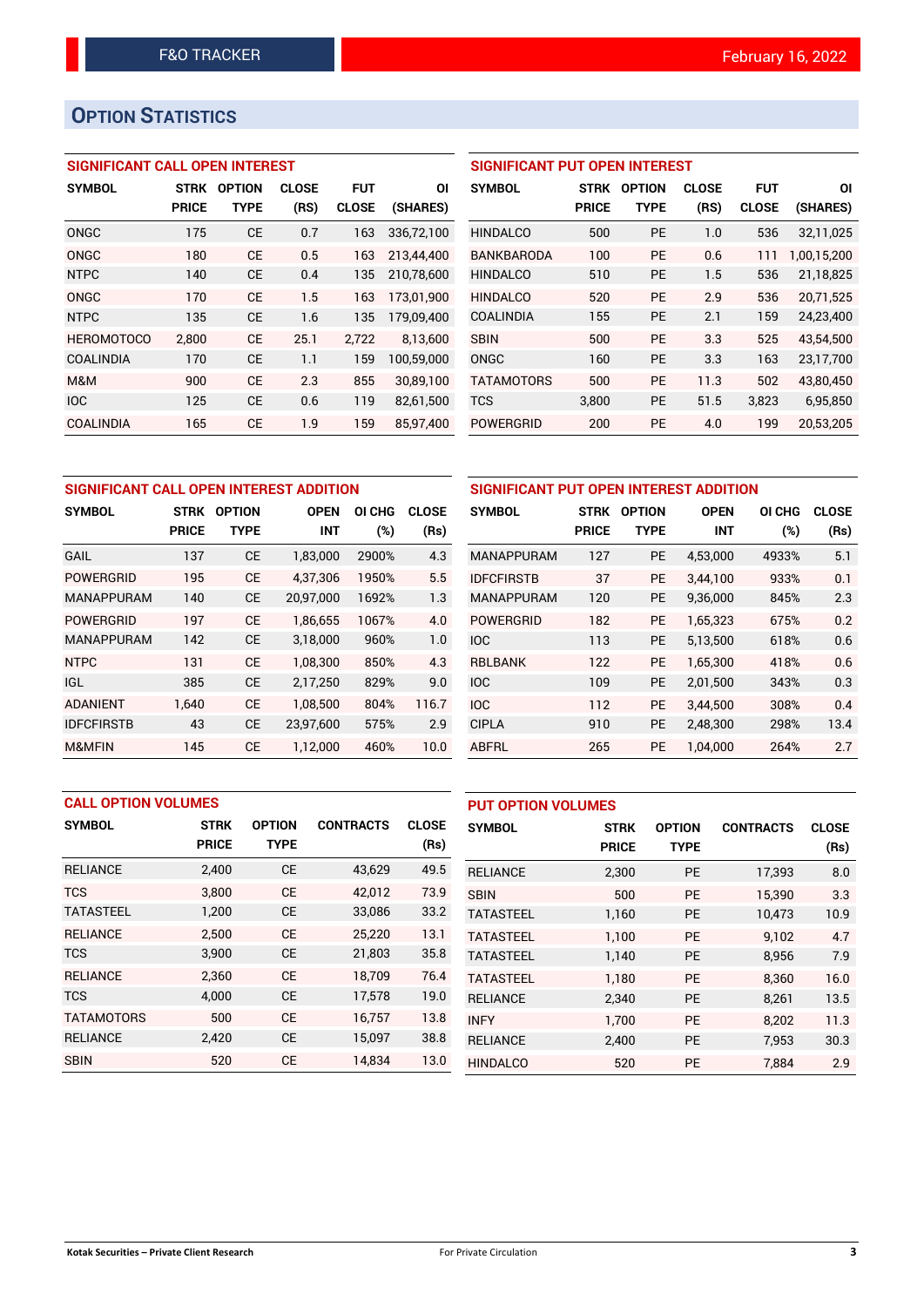#### **RATING SCALE (PRIVATE CLIENT GROUP)**

- **BUY**  Stock/Index looks strong from the expiry/near term perspective and is expected to gain on the basis of technical and/or derivative parameters. Time frame is minimum of current expiry and in certain cases extend to the next series depending on the stock behaviour. Strict stop loss needs to be adhered to for every buy/long recommendation given.
- **SELL** Stock/Index looks weak from the expiry/near term perspective and is expected to gain on the basis of technical and/or derivative parameters. Time frame is minimum of current expiry and in certain cases extend to the next series depending on the stock behaviour. Strict stop loss needs to be adhered to for every sell/short recommendation given.

#### **FUNDAMENTAL RESEARCH TEAM (PRIVATE CLIENT GROUP)**

**Shrikant Chouhan Arun Agarwal Amit Agarwal, CFA Hemali Dhame** shrikant.chouhan@kotak.com arun.agarwal@kotak.com agarwal.amit@kotak.com Hemali.Dhame@kotak.com +91 22 6218 5408 +91 22 6218 6443 +91 22 6218 6439 +91 22 6218 6433

Metals & Mining, Midcap Pharmaceuticals Pharmaceuticals Research Associate Support Executive<br>
iatin.damania@kotak.com purvi.shah@kotak.com rini.mehta@kotak.com k.kathirvelu@kotak.com jatin.damania@kotak.com

**Sumit Pokharna** Pankaj Kumar<br>Oil and Gas, Information Tech Construction, sumit.pokharna@kotak.com pankajr.kumar@kotak.com +91 22 6218 6438 +91 22 6218 6434

Construction, Capital Goods & Midcaps

Transportation, Paints, FMCG

**Jatin Damania Purvi Shah Rini Mehta K. Kathirvelu** +91 22 6218 6440 +91 22 6218 6432 +91 80801 97299 +91 22 6218 6427

## **TECHNICAL RESEARCH TEAM (PRIVATE CLIENT GROUP)**

**Shrikant Chouhan Amol Athawale Sayed Haider** [shrikant.chouhan@kotak.com](mailto:shrikant.chouhan@kotak.com) [amol.athawale@kotak.com](mailto:amol.athawale@kotak.com) Research Associate +91 22 6218 5408 +91 20 6620 3350 [sayed.haider@kotak.com](mailto:sayed.haider@kotak.com)

+91 22 62185498

#### **DERIVATIVES RESEARCH TEAM (PRIVATE CLIENT GROUP)**

+91 79 6607 2231 +91 22 6218 5497 +91 33 6615 6273

**Sahaj Agrawal Prashanth Lalu Prasenjit Biswas, CMT, CFTe** [prasenjit.biswas@kotak.com](mailto:prasenjit.biswas@kotak.com)